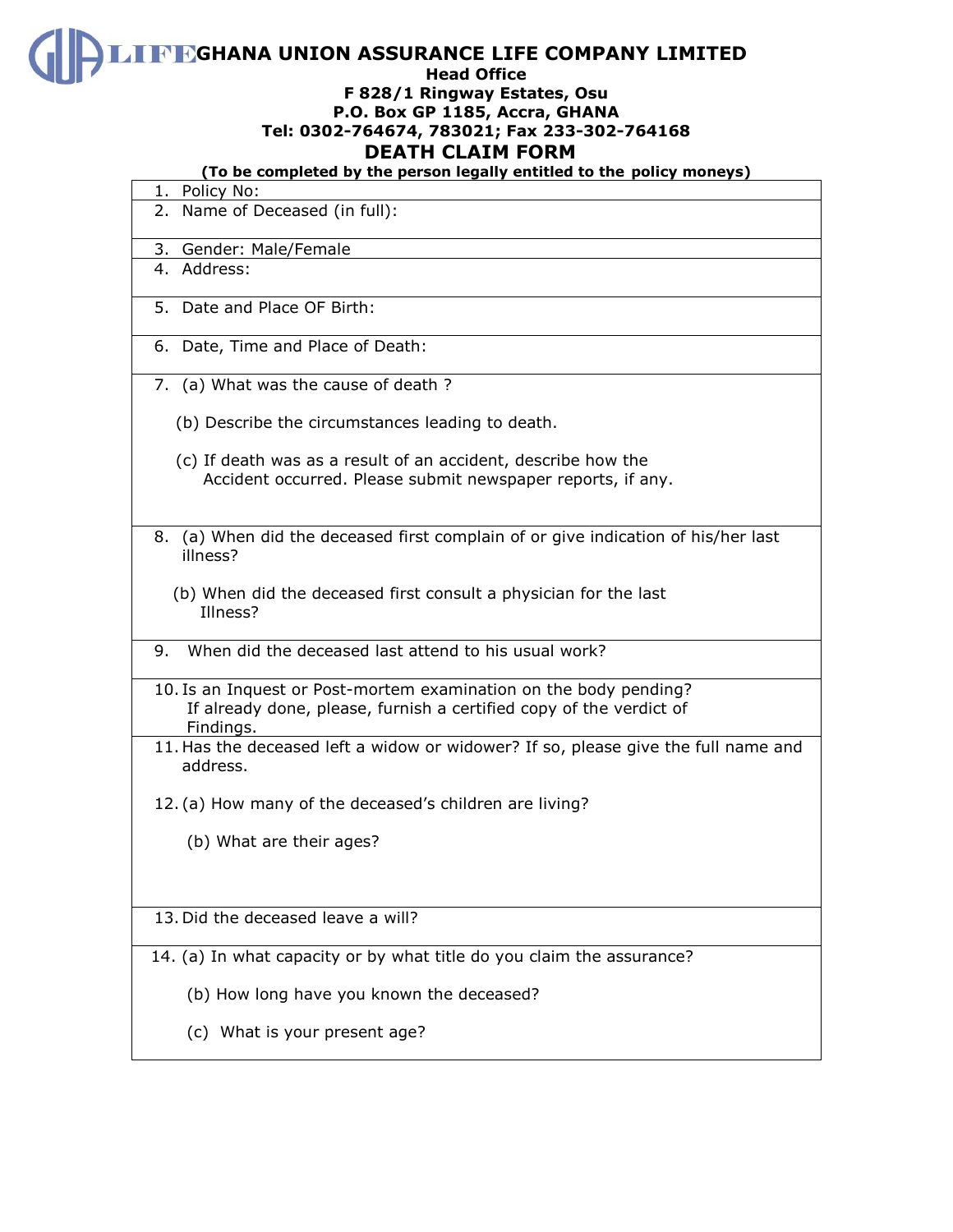I -----------------------------------------------------------------------------

the claimant, do solemnly and sincerely declare that the foregoing answers and statements are full and true to the best of my knowledge and belief, and that I have withheld no material fact from the Company.

And I hereby make claim to the said assurance from GHANA UNION ASSURANCE LIFE COMPANY LIMITED and agree that the written statements and affidavits of all the Medical Doctors who attended to the deceased and all documents furnished in support of this Claim, shall constitute part of the proofs of death.

# **N.B.**

**Kindly, attach the following documents:**

- **1. Policy Document**
- **2. Burial Certificate**
- **3. Death Extract (where necessary)**
- **4. Letters of Administration or Judicial Affidavit (where necessary)**